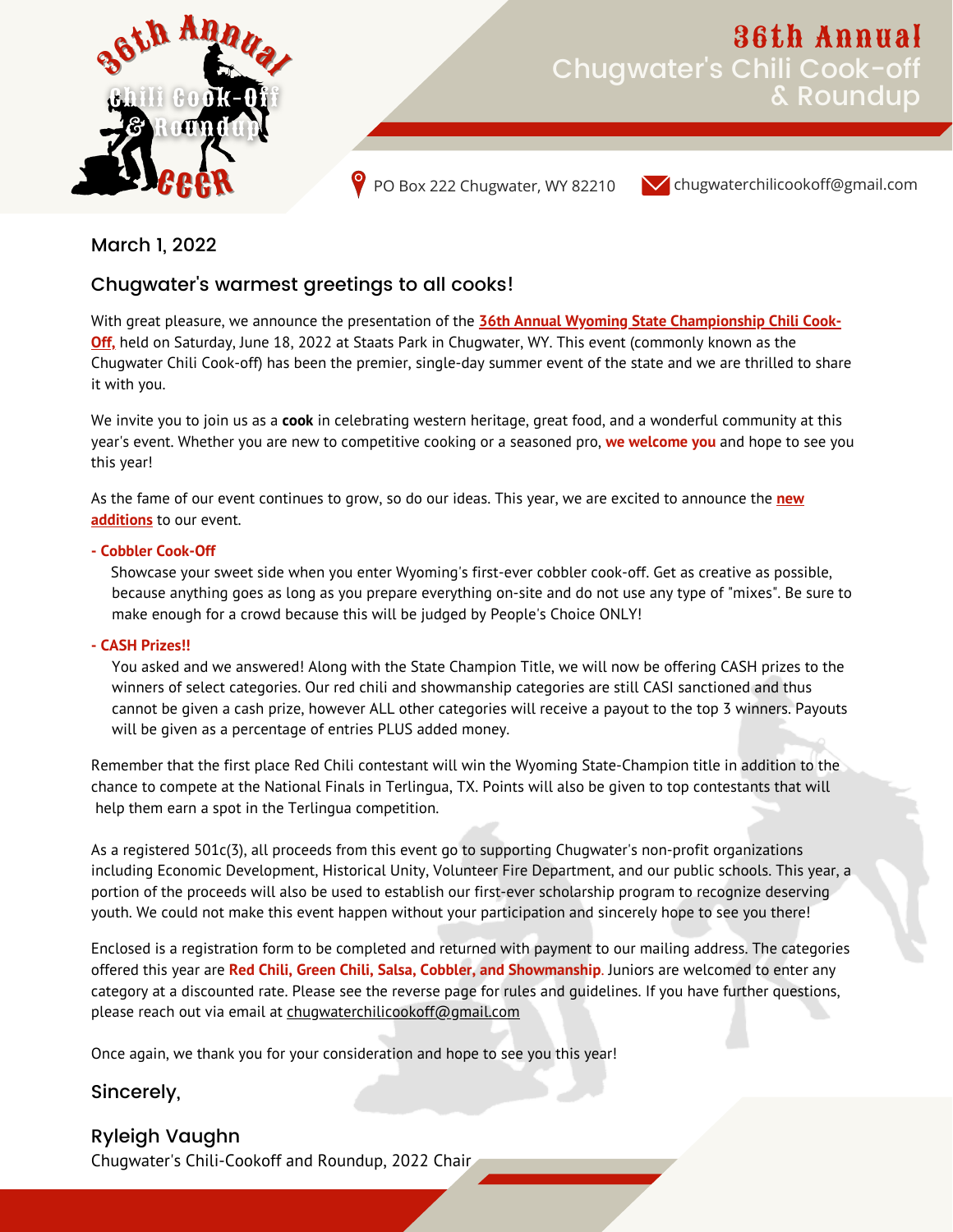

### **Basic Rules and Guidelines**

All cooks will provide their own equipment including tables, cooking materials, and cooking fuel (i.e. propane, camp stoves, pots, etc.)

All cooks must obtain a permit from the State Health Department - a representative will be on site to issue permits at no cost.

All cooking may begin the morning of the event and must be turned in to judges at the time specified. Please see our website for the exact schedule of events.

#### **Chili Cooking (Red and Green)**

- All chili must be cooked on-site, in the open, and from scratch (raw meat, no marinating, no complete commercial chili mixes)

- No fillers (rice or beans) in chili. \*NOTE\* Fillers may be added after chili is presented to judges for crowd samples

- One chili per cook per category - each cook is responsible for preparing one pot of chili per category and turning in one judging cup from that pot

- We will provide one large can of pinto beans and one sleeve of sampling soufflé cups to each cook. If more is required, please plan accordingly

- We recommend cooks provide a minimum of 4 gallons for chili sampling. REMEMBER, the more samples given, the better chance of winning the People's Choice!

- Please see CASI rules at (www.casichili.net) for all other rules. Failure to comply will result in disqualification of the individual cook

### **Showmanship**

- Showmanship must be in good taste (remember, this is a family event) and will be judged on 1) Theme, 2) Costume, 3) Booth Set-Up, 4) Action, and 5) Audience Appeal

- Anyone wishing to enter the showmanship contest must enter the Red Chili Cooking competition

- Contestants will bring signs identifying their chili team name and booth #. Decorations, props, costumes, batterypowered amplifier, musical instruments, giveaways, and your imagination are all encouraged to be used!

### **Salsa**

- Must be prepared on site
- Make enough for sampling (recommended 3 gallons)

- We will provide one bag of chips for sampling and one sleeve of souffle cups. If more chips or sample cups are required, please plan accordingly

#### **Cobbler**

- Must be prepared on site and commercial mixes are not permitted **You may make ahead as desired!**

- We will provide one sleeve of souffle cups to cobbler cooks. If more will be required, please plan accordingly - Cobbler will be judged based off of People's Choice ONLY! Be sure to prepare enough for the crowd for a better shot at winning! We recommend between 3 and 4 gallons.

All categories will be open to Junior Cooks (18 and younger) at a discounted rate. The same rules will apply to Junior cooks. Junior cooks will be awarded for first-place only.

No-hookup RV campsites will be available to cooks at a first-come, first-first serve basis. All cooks will receive a complimentary cook's bag as a thank-you for entering. All cooks are also invited to a free dinner the evening before the event.